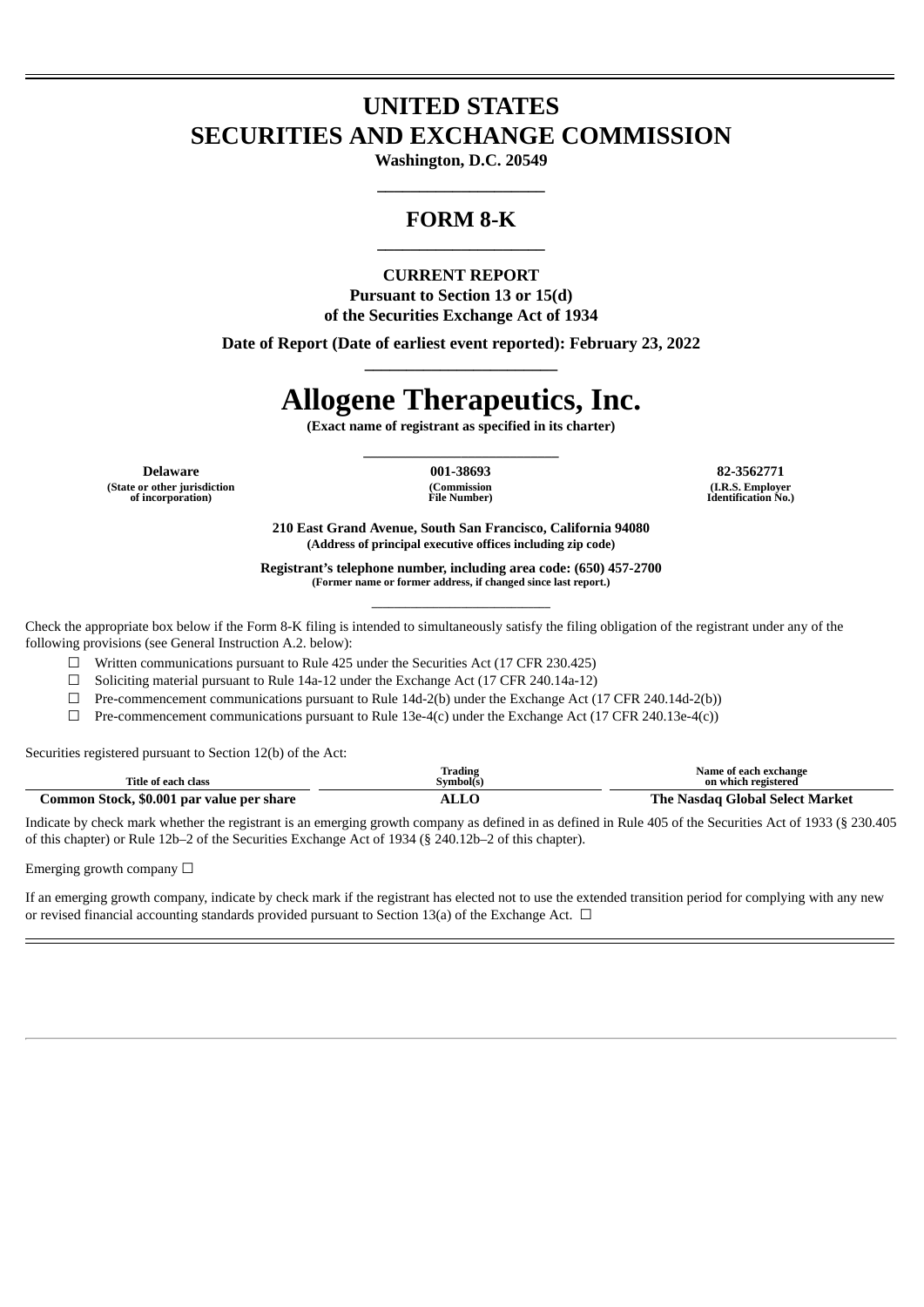#### **Item 2.02 Results of Operations and Financial Condition.**

On February 23, 2022, Allogene Therapeutics, Inc. (the "Company") provided a corporate update and announced its financial results for the fourth quarter and year ended December 31, 2021 in the press release attached hereto as Exhibit 99.1 and incorporated herein by reference.

The information in this Item 2.02, including the attached Exhibit 99.1, is being furnished and shall not be deemed "filed" for the purposes of Section 18 of the Securities Exchange Act of 1934, as amended (the "Exchange Act"), or otherwise subject to the liabilities of that Section, nor shall it be deemed incorporated by reference in any filing made by the Company under the Securities Act of 1933, as amended, or the Exchange Act, except as shall be expressly set forth by specific reference in such a filing.

## **Item 9.01 Financial Statements and Exhibits.**

| (d) Exhibits   |                                                               |
|----------------|---------------------------------------------------------------|
| <b>Exhibit</b> |                                                               |
| <b>Number</b>  | <b>Description</b>                                            |
| 99.1           | <u>Press Release of the Company, dated February 23, 2022.</u> |
|                |                                                               |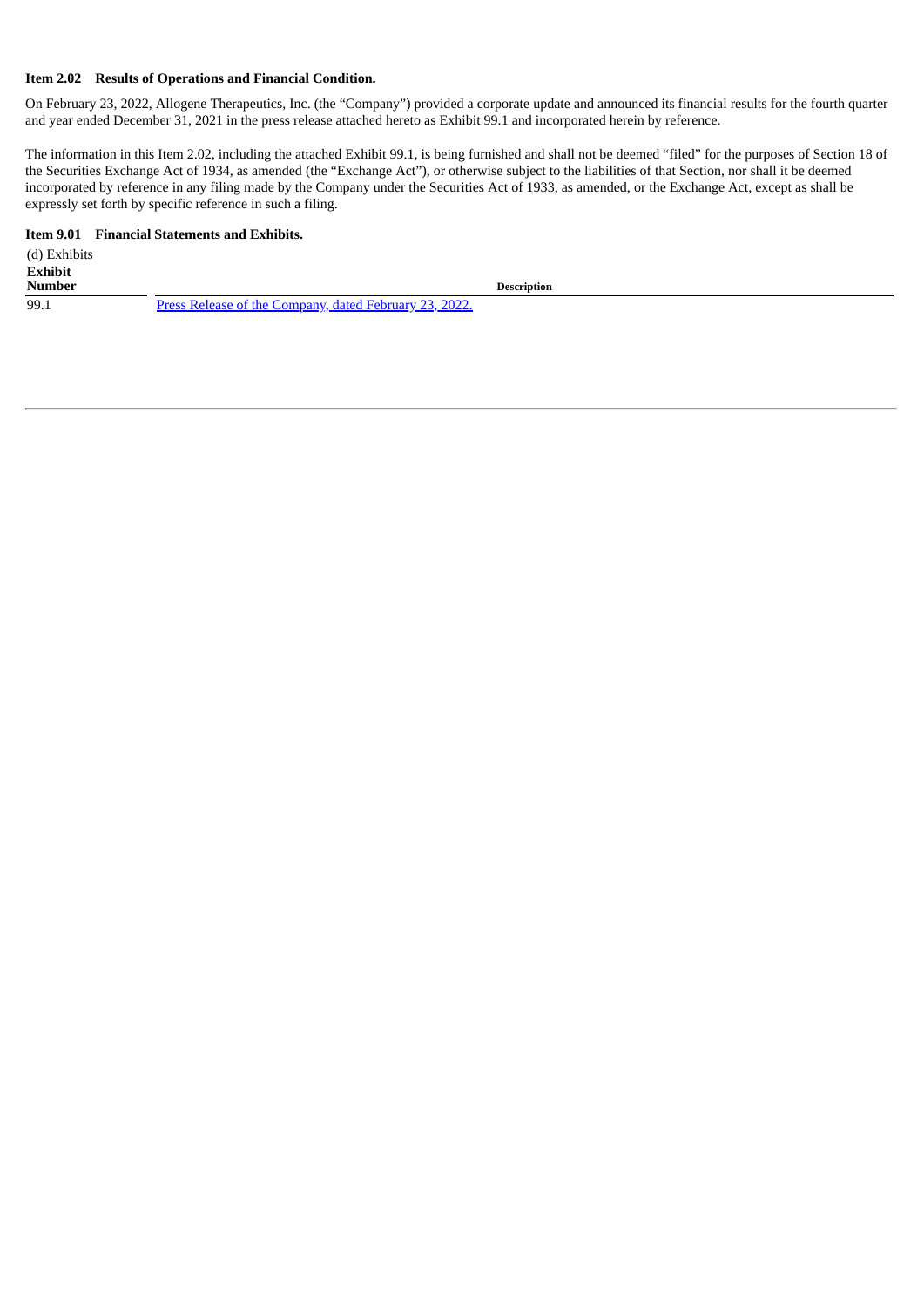## **SIGNATURES**

Pursuant to the requirements of the Securities Exchange Act of 1934, the registrant has duly caused this report to be signed on its behalf by the undersigned hereunto duly authorized.

## **ALLOGENE THERAPEUTICS, INC.**

By: /s/ David Chang, M.D., Ph.D. David Chang, M.D., Ph.D. President, Chief Executive Officer

Dated: February 23, 2022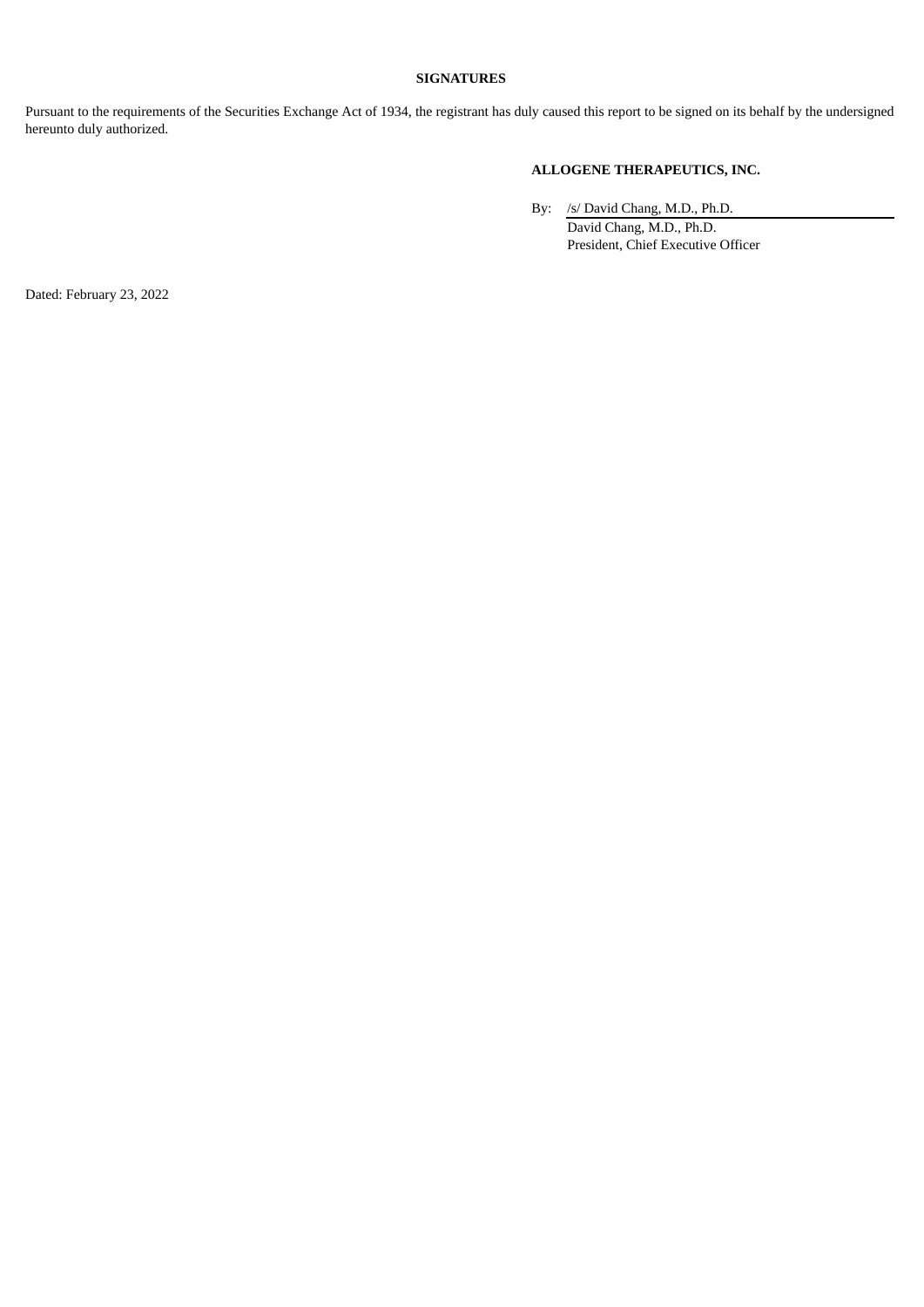<span id="page-3-0"></span>

#### **Allogene Therapeutics Reports Fourth Quarter and Full Year 2021 Financial Results and Provides Business Update**

- AlloCAR T™ Studies Resumed and Currently Enrolling Patients Following Removal of Clinical Hold in January 2022
- Phase 1 Data from the ALPHA Trials in Relapsed/Refractory (RR) Non-Hodgkin Lymphoma Presented at ASH 2021 Demonstrated Potential for an AlloCAR T Product to be a Safe and Durable Alternative to Autologous Cell Therapy in CAR T Naïve Patients
	- Pivotal Phase 2 ALPHA2 Trial of ALLO-501A in R/R Large B Cell Lymphoma on Track to Commence Mid-Year 2022 Pending Ongoing FDA Discussions
- Phase 1 Data Presented at ASH 2021 from the ALLO-715 UNIVERSAL Trial in R/R Multiple Myeloma Demonstrated Potential for an Allogeneic Anti-BCMA CAR T to Achieve Responses Similar to Approved Autologous CAR T Therapy with Added Benefit of Treatment within Five Days of Enrollment and Elimination of Bridging Therapy
- Ended 2021 with \$810 Million in Cash, Cash Equivalents and Investments
- Conference Call and Webcast Scheduled for Today at 2:00 PM PT/5:00 PM ET

SOUTH SAN FRANCISCO, Calif., February 23, 2022 – Allogene Therapeutics, Inc. (Nasdaq: ALLO), a clinical-stage biotechnology company pioneering the development of allogeneic CAR T (AlloCAR T™) products for cancer, today provided a corporate update and reported financial results for the quarter and year ended December 31, 2021.

"The FDA hold placed upon our clinical programs presented us with an unexpected challenge during the fourth quarter. In responding to and resolving this challenge, our team continued to demonstrate the qualities of leadership, collaboration, innovation, and focus that are required to be a pioneer in the field of allogeneic T cell therapy. I am incredibly proud of our employees' commitment and relentless belief in the potential for our products to improve the lives of patients," said David Chang, M.D., Ph.D., President, Chief Executive Officer and Co-Founder of Allogene. "Our mission has been, and continues to be, the first to bring allogeneic CAR T products to the market in blood cancers and solid tumors. We believe we are on track and have what it takes to execute on this vision and look forward to advancing our broad portfolio of product candidates."

#### **Corporate Highlights**

On January 10, 2022, Allogene announced that the U.S. Food and Drug Administration (FDA) had removed the clinical hold on all AlloCAR T clinical trials which was announced on October 7, 2021. After extensive investigation by Allogene, it was determined that the chromosomal abnormality detected in a single patient treated with ALLO-501A was unrelated to TALEN® gene editing or Allogene's manufacturing process and had no clinical significance. The abnormality was not detected in any manufactured AlloCAR T product or in any other patient treated with the same ALLO-501A lot. The abnormality occurred after the cell product was administered and involved regions of the T cell receptor and immunoglobulin genes known to undergo rearrangement as part of the T cell or B cell maturation process.

Allogene has resumed clinical study activities on ALLO-715 and ALLO-605 for relapsed/refractory (R/R) multiple myeloma (MM), and ALLO-316 for advanced or metastatic clear cell renal cell carcinoma (RCC), and began enrolling patients earlier this month. Enrollment in the Phase 1 ALLO-501 ALPHA trial in R/R non-Hodgkin lymphoma (NHL) has completed accrual. The focus remains on preparing for the pivotal Phase 2 ALPHA2 trial of ALLO-501A in R/R Large B Cell Lymphoma (LBCL). Prior to the start of Phase 2, Allogene plans to resume enrollment in the Phase 1 study in order to offer AlloCAR T to patients in need.

#### Cell Forge 1 (CF1)

CF1, Allogene's state-of-the-art manufacturing facility located in Newark, California is now fully operational and producing GMP material with the intent of supplying ALLO-501A for the planned pivotal study.

#### **Pipeline Updates**

#### **Anti-CD19 Program**

Phase 1 data from the ALPHA trial with ALLO-501 and ALPHA2 trial with ALLO-501A for the treatment of R/R NHL was presented at the 2021 Annual American Society of Hematology (ASH) Annual Meeting. Data from these trials continue to support the promise of Allogene's platform to provide a safe and durable alternative to approved autologous CAR T therapies in CAR T naïve patients.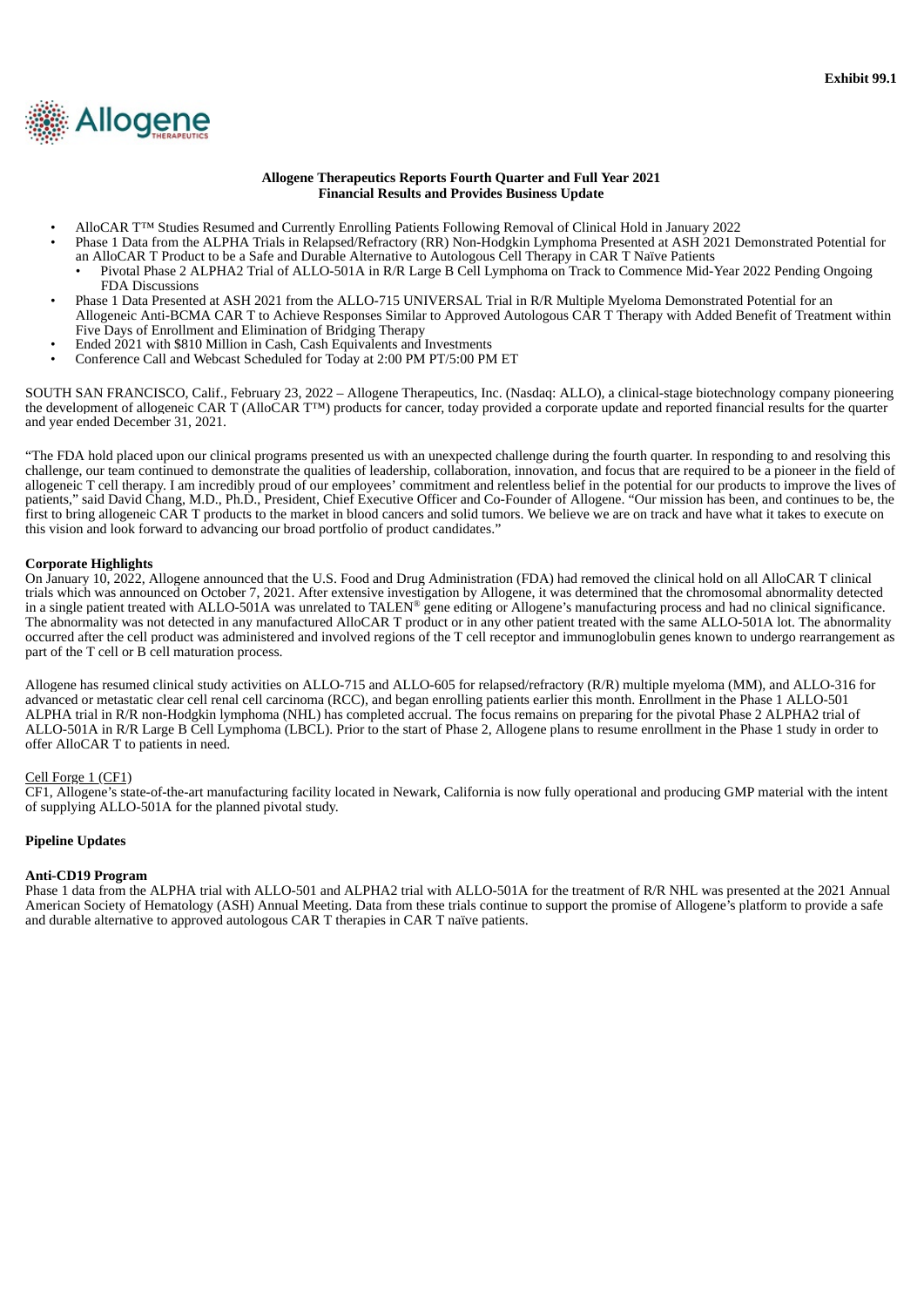Highlights from the ASH 2021 presentation include:

- AlloCAR T was associated with consistent and manageable safety with no dose limiting toxicities (DLTs) or graft-vs-host disease (GvHD) and minimal Grade 3 Immune Effector Cell-Associated Neurotoxicity Syndrome (ICANS), or Grade 3 cytokine release syndrome (CRS).
- There were no relapses observed in LBCL CAR T naïve patients across trials who had achieved a complete response (CR) at six months with the longest ongoing CRs with ALLO-501 at 18+ months and ALLO-501A at 15+ months.
- One of the most critical advantages of AlloCAR T was further established with more than 97% of enrolled patients able to receive therapy with the median time from enrollment to initiation of treatment of five days in ALPHA and two days in ALPHA2.

#### Phase 2 Preparation:

The single-arm ALPHA2 trial is on track to begin mid-year 2022 with FDA discussions directed at finalizing clinical trial design and proactively accelerating activities that address Chemistry Manufacturing and Controls (CMC) requirements.

Allogene is developing ALLO-647, its proprietary anti-CD52 monoclonal antibody intended to enable expansion and persistence of AlloCAR T product candidates, including ALLO-501A. Allogene intends to launch a separate registrational trial for ALLO-647 at the time of the pivotal Phase 2 trial for ALLO-501A as part of the concurrent development plan. This trial is intended to demonstrate the safety of ALLO-647 along with its contribution to the overall benefit of the lymphodepletion regimen.

#### **Anti-BCMA AlloCAR T Program**

Allogene's anti-BCMA strategy includes the Phase 1 UNIVERSAL trial, which has cohorts evaluating ALLO-715 as a monotherapy, consolidated dosing of ALLO-715 using ALLO-647 to selectively extend the window of lymphodepletion, and ALLO-715 in combination with SpringWorks Therapeutics' investigational gamma secretase inhibitor, nirogacestat. The Phase 1 IGNITE trial is evaluating ALLO-605, Allogene's first TurboCAR™ candidate. TurboCAR technology allows cytokine activation signaling to be engineered selectively into CAR T cells and has shown the ability to improve the potency and persistence of allogeneic cells in preclinical models. Activity in these trials has resumed and Allogene intends to provide a BCMA program clinical update by the end of 2022.

#### ALLO-715 UNIVERSAL Trial

Data from the UNIVERSAL trial with ALLO-715 as a monotherapy for the treatment of R/R MM was also presented at ASH 2021. The UNIVERSAL trial is the first allogeneic anti-BCMA CAR T to demonstrate safety and substantial efficacy in MM with response rates that are similar to the approved autologous CAR T therapy.

- The data presented at ASH demonstrated that ALLO-715 was well tolerated with no GvHD and a manageable safety profile.
- There was a 71% Overall Response Rate (ORR) at dose level 3 (320 million AlloCAR T+ cells) with lymphodepletion consisting of fludarabine/cyclophosphamide and ALLO-647
	- 46% of patients achieved a Very Good Partial Response or better (VGPR+) including 25% Complete Response or Stringent Complete Response (CR/sCR).
		- $92\%$  of patients with VGPR+ were minimal residual disease (MRD) negative.
		- Median duration of response (DoR) was 8.3 months at the time of data cut-off.
- Importantly, the study highlighted the ability to initiate treatment within five days of enrollment and eliminate the need for bridging therapy.

#### **Solid Tumor AlloCAR T Program**

#### ALLO-316 (anti-CD70) – TRAVERSE Trial

• The Phase 1 trial for Allogene's first AlloCAR T candidate for solid tumors, ALLO-316, is designed to evaluate the safety, tolerability, anti-tumor efficacy, pharmacokinetics, and pharmacodynamics of ALLO-316 in patients with advanced or metastatic clear cell RCC. Clinical trial activities have resumed.

#### **Fourth Quarter and Year-End Financial Results**

- Research and development expenses were \$54.0 million for the fourth quarter of 2021, which includes \$11.1 million of non-cash stock-based compensation expense. For the full year of 2021, research and development expenses were \$220.2 million. Research and development expense for the year includes \$39.6 million of non-cash stock-based compensation expense.
- General and administrative expenses were \$20.0 million for the fourth quarter of 2021, which includes \$10.9 million of non-cash stock-based compensation expense. For the full year of 2021, general and administrative expenses were \$74.1 million, which includes \$41.2 million of noncash stock-based compensation expense.
- Net loss for the fourth quarter of 2021 was \$74.9 million, or \$0.54 per share, including non-cash stock-based compensation expense of \$22.0 million. For the full year of 2021, net loss was \$257.0 million, or \$1.89 per share, including non-cash stock-based compensation expense of \$80.8 million.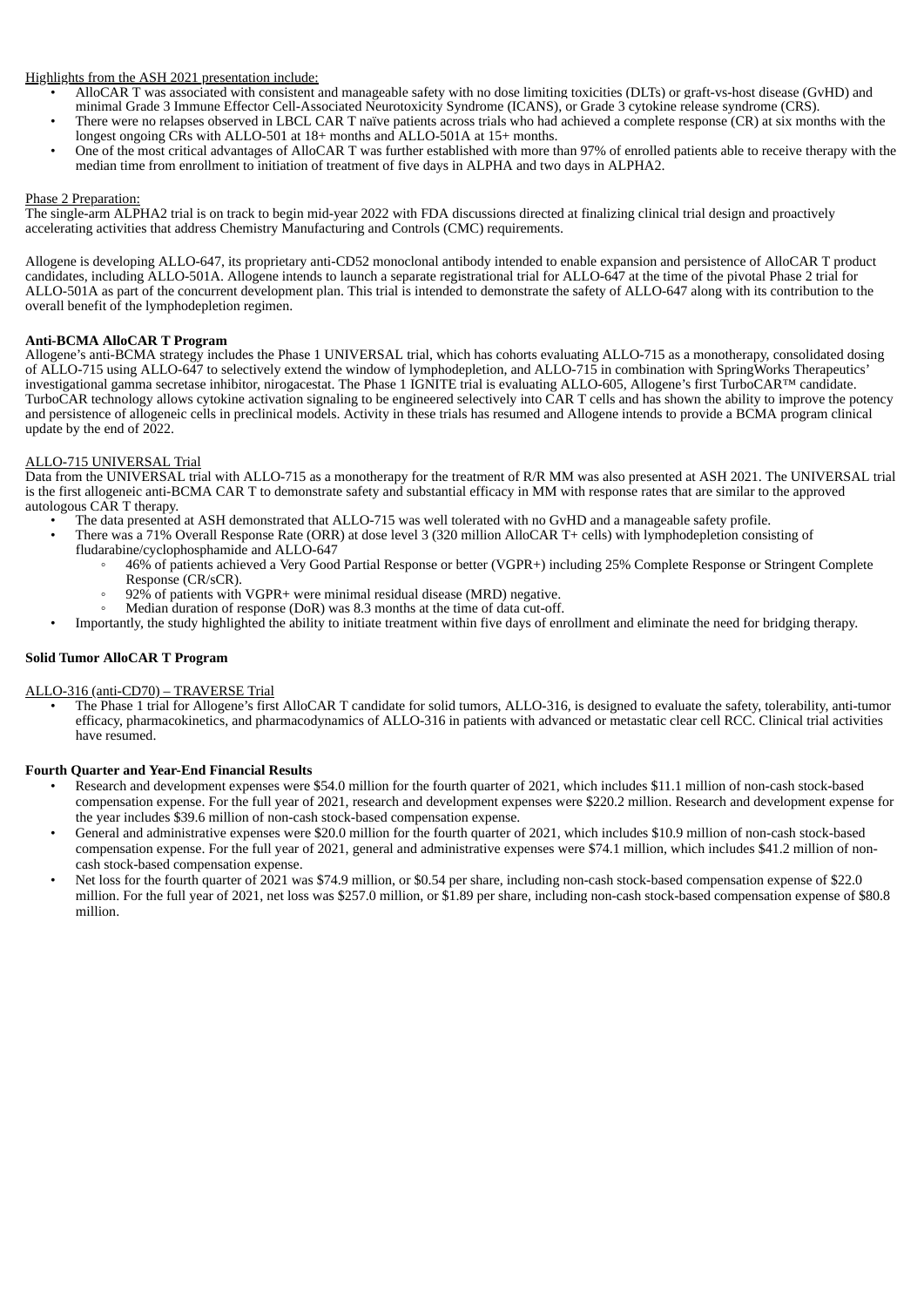• The Company had \$810 million in cash, cash equivalents, and investments as of December 31, 2021.

#### **2022 Financial Guidance**

• Allogene expects full year GAAP Operating Expenses to be between \$360 million and \$390 million including estimated non-cash stock-based compensation expense of \$90 million to \$100 million and excluding any impact from potential business development activities.

#### **Conference Call and Webcast Details**

Allogene will host a live conference call and webcast today at 2:00 p.m. Pacific Time / 5:00 p.m. Eastern Time to discuss financial results and provide a business update. To access the live conference call by telephone, please dial 1 (866) 940-5062 (U.S.) or 1 (409) 216-0618 (International). The conference ID number for the live call is 4973864. The webcast will be made available on the Company's website at www.allogene.com under the Investors tab in the News and Events section. Following the live audio webcast, a replay will be available on the Company's website for approximately 30 days.

#### **About Allogene Therapeutics**

Allogene Therapeutics, with headquarters in South San Francisco, is a clinical-stage biotechnology company pioneering the development of allogeneic chimeric antigen receptor T cell (AlloCAR T™) products for cancer. Led by a management team with significant experience in cell therapy, Allogene is developing a pipeline of "off-the-shelf" CAR T cell candidates with the goal of delivering readily available cell therapy on-demand, more reliably, and at greater scale to more patients. For more information, please visit www.allogene.com and follow @AllogeneTx on Twitter and LinkedIn.

#### **Cautionary Note on Forward-Looking Statements**

This press release contains forward-looking statements for purposes of the safe harbor provisions of the Private Securities Litigation Reform Act of 1995. The press release may, in some cases, use terms such as "predicts," "believes," "potential," "proposed," "continue," "estimates," "anticipates," "expects," "plans," "intends," "may," "could," "might," "will," "should" or other words that convey uncertainty of future events or outcomes to identify these forwardlooking statements. Forward-looking statements include statements regarding intentions, beliefs, projections, outlook, analyses or current expectations concerning, among other things: the timing and ability to progress the ALPHA, ALPHA2, UNIVERSAL, IGNITE and TRAVERSE trials, including advancing to the Phase 2 portion of the ALPHA2 trial; the timing and ability to initiate a registration trial for ALLO-647; clinical outcomes, which may materially change as more patient data become available; the ability to manufacture AlloCAR T™ products, including obtaining FDA agreement to use ALLO-501A manufactured at the Company's manufacturing facility for use in the ALPHA2 trial; the potential benefits of AlloCAR T products; and 2022 financial guidance. Various factors may cause differences between Allogene's expectations and actual results as discussed in greater detail in Allogene's filings with the SEC, including without limitation in its Form 10-K for the year ended December 31, 2021. Any forward-looking statements that are made in this press release speak only as of the date of this press release. Allogene assumes no obligation to update the forward-looking statements whether as a result of new information, future events or otherwise, after the date of this press release.

Statements comparing autologous CAR T data with AlloCAR T data should be viewed with caution, as they involve interpreting results from separate trials involving separate product candidates. There are differences in the clinical trial design, patient populations, published data, follow-up times and the product candidates themselves, and the results from the clinical trials of the autologous CAR T products may have no interpretative value on our existing or future results.

AlloCAR T™ and TurboCAR™ are trademarks of Allogene Therapeutics, Inc. TALEN<sup>®</sup> is a registered trademark of Cellectis, S.A.

Allogene's AlloCAR T™ programs utilize Cellectis technologies. ALLO-501 and ALLO-501A are anti-CD19 products being jointly developed under a collaboration agreement between Servier and Allogene based on an exclusive license granted by Cellectis to Servier. Servier grants to Allogene exclusive rights to ALLO-501 and ALLO-501A in the U.S. while Servier retains exclusive rights for all other countries. The anti-BCMA and anti-CD70 AlloCAR T programs are licensed exclusively from Cellectis by Allogene and Allogene holds global development and commercial rights to these AlloCAR T programs.